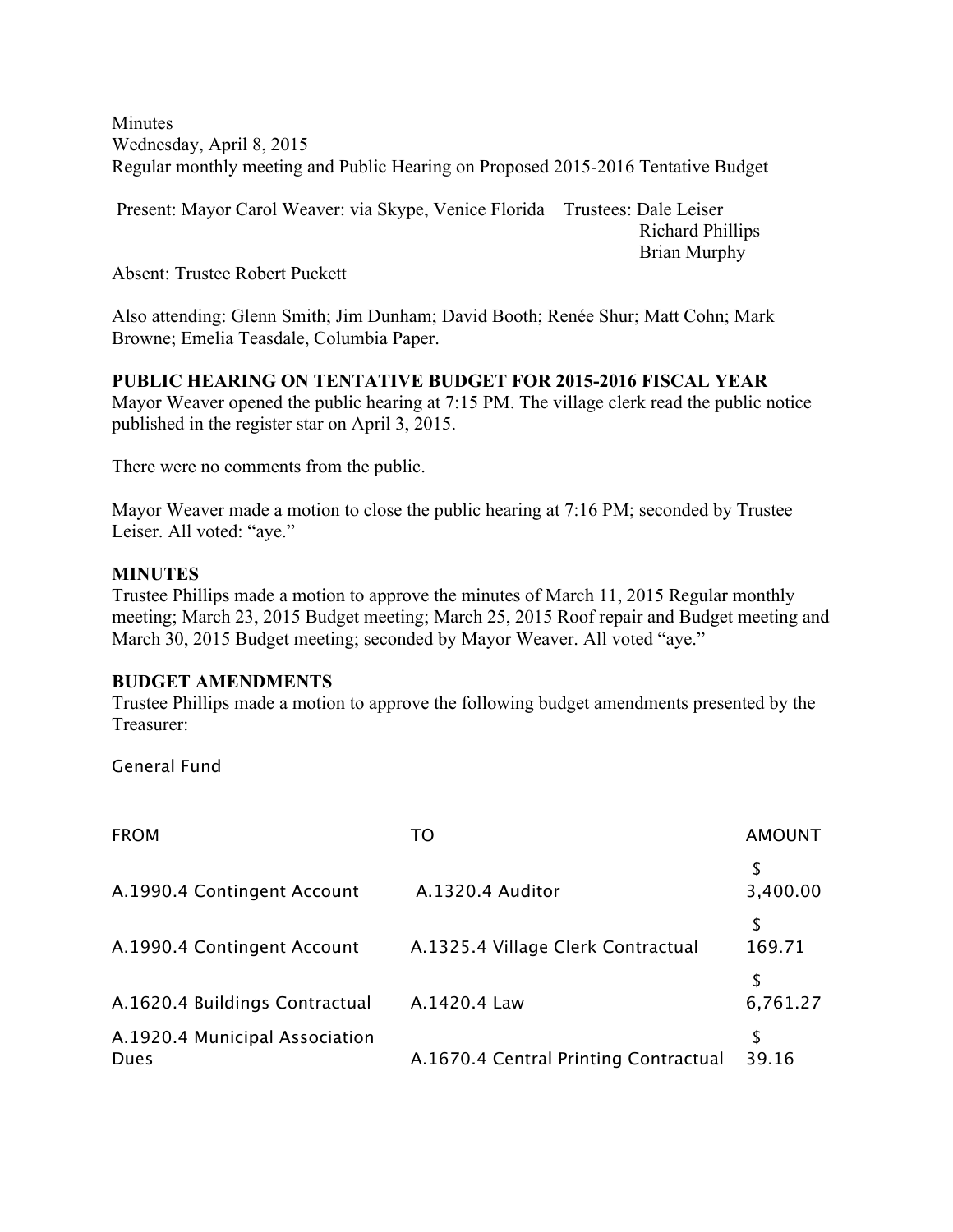|                                                         |                                                                         | \$             |
|---------------------------------------------------------|-------------------------------------------------------------------------|----------------|
| A.1990.4 Contingent Account                             | A.1680.4 Central Data Processing                                        | 811.23         |
| A.3410.43 Firemen Equipment<br>Maintained               | A.3410.41 Fire Truck, Generator<br>Repairs                              | \$<br>2,791.43 |
| A.3410.4 Fire Department<br>Contractual                 | A.3410.43 Firemen Equipment                                             | \$<br>225.00   |
|                                                         | A.5142.2 Snow Removal Equipment A.5132.2 Central Garage Equipment       | \$<br>26.05    |
| A.1620.4 Buildings Contractual                          | A.5132.4 Central Garage Contractual                                     | \$<br>177.35   |
| A.3310.1 Traffic Contractual<br><b>Personal Service</b> | A.5142.1 Snow Removal Personal<br>Service                               | \$<br>212.51   |
| A.1620.4 Buildings Contractual                          | A.5142.4 Snow Removal Contractual<br>Service                            | \$<br>2,400.38 |
| A.7140.41 Recreation Recc                               | A.7140.4 Recreation Contractual                                         | \$<br>46.90    |
|                                                         | A.8540.1 Drainage Personal Service A.8160.4 Refuse and Garbage Personal | \$<br>348.00   |
| A.3310.1 Traffic Contractual<br><b>Personal Service</b> | A.8560.1Shade Trees Personal Service                                    | \$<br>151.50   |
| <b>Water Fund</b>                                       |                                                                         |                |
| <b>FROM</b>                                             | TO                                                                      | <b>AMOUNT</b>  |
|                                                         |                                                                         | \$             |
| F.8340.41 Engineering                                   | F.8320.4 Source & Pumping Contractual 1,074.97                          |                |
| F.8340.41 Engineering                                   | F.8330.1 Purification Personal                                          | \$<br>951.00   |
| F.8340.41 Engineering                                   | F.8340.1 Transmission and Distribution \$<br>Personal                   | 931.26         |
| F.8340.41 Engineering                                   | F.8340.4 Transmission and Distribution \$<br>Contractual                | 2,106.08       |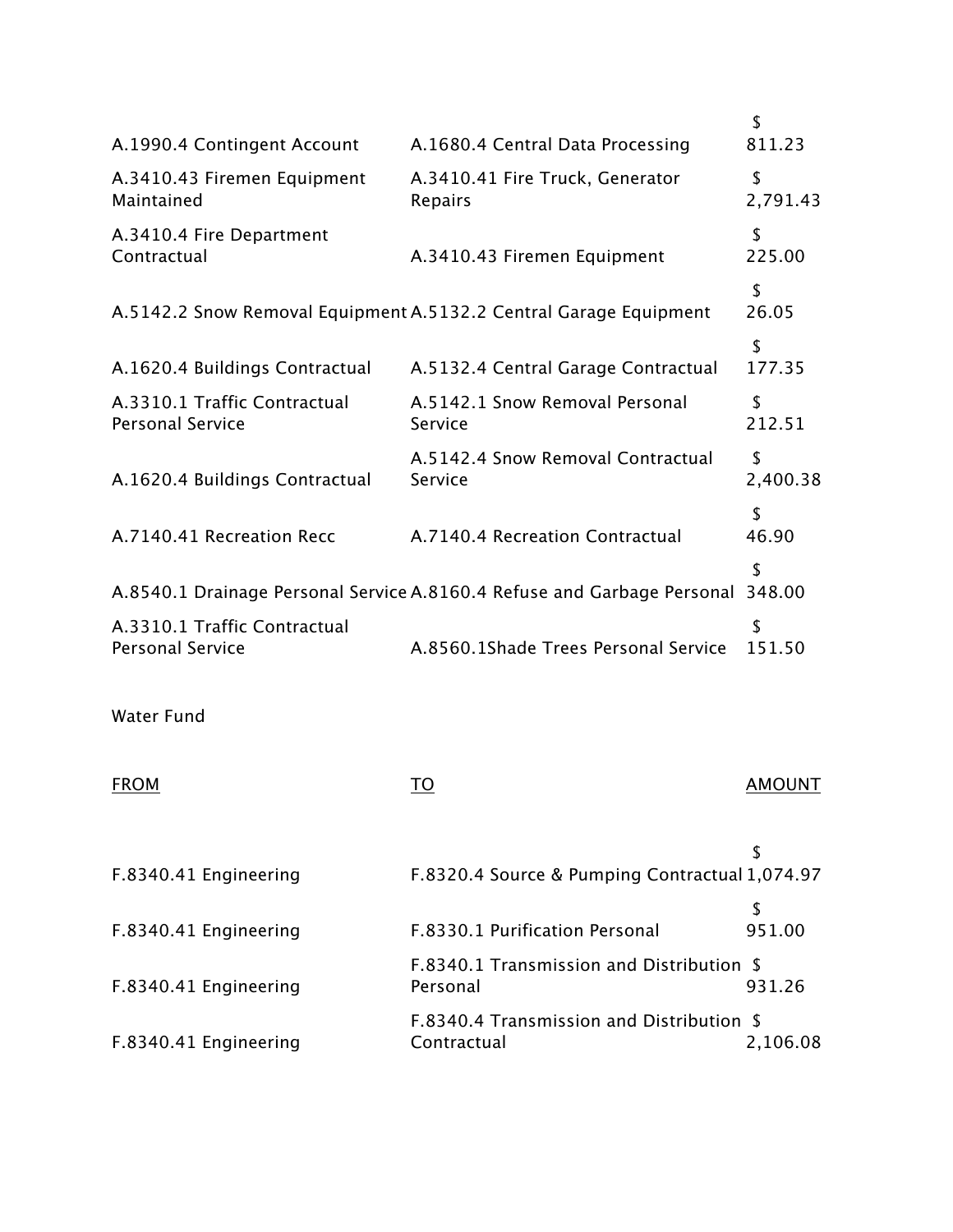Seconded by Mayor Weaver. All voted "aye."

## **ABSTRACT**

Mayor Weaver made a motion to approve the monthly abstract in the amount of \$40,306.34; seconded by Trustee Phillips. All voted "aye."

## **TREASURER'S REPORT**

Mayor Weaver made a motion to approve the monthly Treasurer's report; seconded by Trustee Murphy. All voted "aye."

# **FIRE DEPARTMENT**

Matt Cohn reported six calls, one drill, and zero details.

Nick Eisen requested to install a light at the firehouse sign as his life project for Boy Scouts. Trustee Phillips made a motion to approve Nick Eisen to add a light to the firehouse sign; seconded by Mayor Weaver. All voted "aye."

Trustee Phillips made a motion to accept the following appointments Larry Eisen to serve as Chief, Matt Cohn as First Assistant Chief and David Bartlett a Second Assistant Chief; seconded by Trustee Leiser. All voted "aye".

## **DPW**

Water Department-Flushing of hydrants will be completed April  $15^{th}$  -17<sup>th</sup> at which time the removal of the snow flags will be done.

Steve Bean is requesting to receive village water at the adjacent property to Kinderhook Creek on the left after the bridge on Hudson Street. The proposed house is outside of the village and will be charged the double water rate and meter rate as all outside users. Trustee Leiser made a motion to provide village water to the property at the expense of the property owner and charged as an outside water user; seconded by Trustee Phillips. All voted "aye".

DPW garage doors-Work is needed on the garage doors at the DPW garage. Dave will call Madsen Overhead doors for a quote.

Columbia County Intermunicipal Agreement- Trustee Leiser and David Booth felt the agreement was a positive thing as each municipality can receive help from another such as labor, machinery in kind services etc…The agreement will include all the Towns, Villages, City of Hudson and County of Columbia for a five year period beginning May 1, 2015-April 30, 2020. Trustee Leiser made a motion to sign the inter-municipal agreement; seconded by Trustee Murphy. All voted "aye".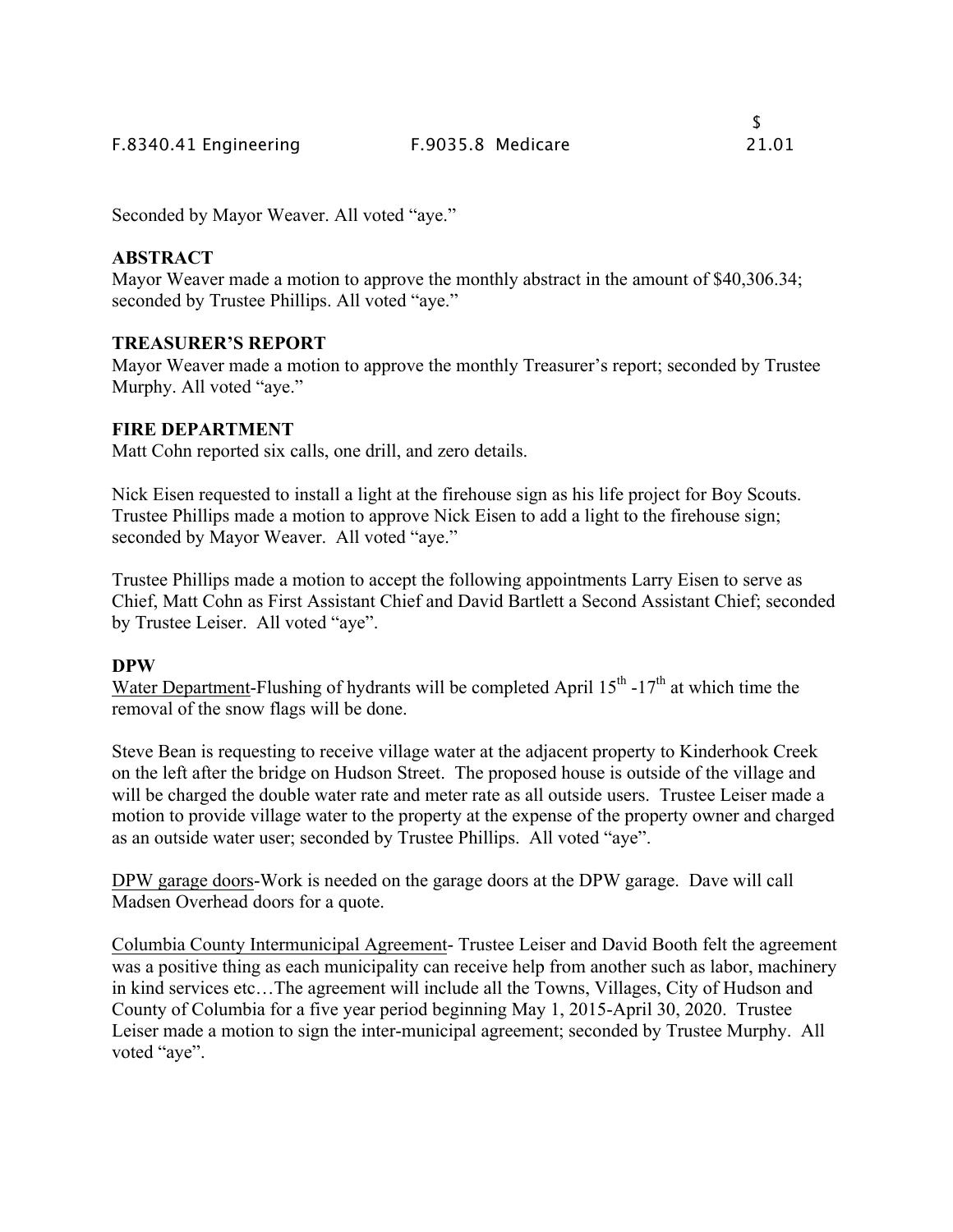Berkshire Drive –Dave is recommending using Paver Place Service Treatment as a preventive maintenance treatment on Berkshire Drive.

Skid boxing-Dave would like to skid box William Street from Maiden Lane to Trombley's Automotive; part of Sunset and Rothermel to Gaffney Lane.

### **CODE ENFORCEMENT OFFICER**

The CEO/ ZEO's monthly report was received with \$325.00 of permits fees collected.

Violations-Glenn reported there are new state laws that a homeowner will have to mitigate a violation within 30 days of the violation. He will forward on to Chase Bank concerning 3 Church Street. The neighbors have contacted Glenn with their concern of the lack of movement with 3 Church Street. Glenn has informed them he is trying to have the bank rectify the violations issued.

Software for CEO/ZEO-Glenn is working with Carl Ublocker from the State on grant funding for new software. Glenn would like to propose the village purchase the new software and the Town pay the yearly maintenance costs. The program will assist the Town Assessor in keeping records current. Trustee Phillips will try to facilitate a meeting with Town Supervisor, Pat Grattan, Tom Griffin, Town Assessor and Glenn Smith.

### **ZONING BOARD**

No meeting held.

Mayor Weaver received a letter of resignation effective immediately from William Van Alstyne. Mayor Weaver made a motion accepting the letter of resignation; seconded by Trustee Phillips. All voted "aye." Mayor Weaver will send a letter to Mr. Van Alstyne thanking him for his years of service. She will advertise the zoning board is seeking a new member and resumes may come to the village addressed to the Mayor.

## **PLANNING BOARD**

Minutes of the December 4, 2014 minutes were received.

A Public hearing is scheduled for the proposed Day Care center at the Fellowship Cornerstone Church across from Stewarts.

A site plan amendment is being requested for an additional seating outdoors. A public hearing is planned for next month.

Comprehensive Plan Update -Trustee Phillips made a motion to form a committee to assist with the Comprehensive Plan Update. The committee will consist of the following people: Mark Browne, Committee Chairman to be assisted by Matthew Cabral, Planning Board Chairman, Bruce Charbonneau, David Flaherty, and Susan Patterson, Planning Board Members, as well as, community volunteers, Stephen Phillips, Jim Dunham, Dan and Marge Schoonover, Elizabeth Martin, Thomas Mueller, Susan Jenks, Alan Applebaum with the support of Rene Shur, Economic Development Director; seconded by Trustee Murphy. All voted "aye."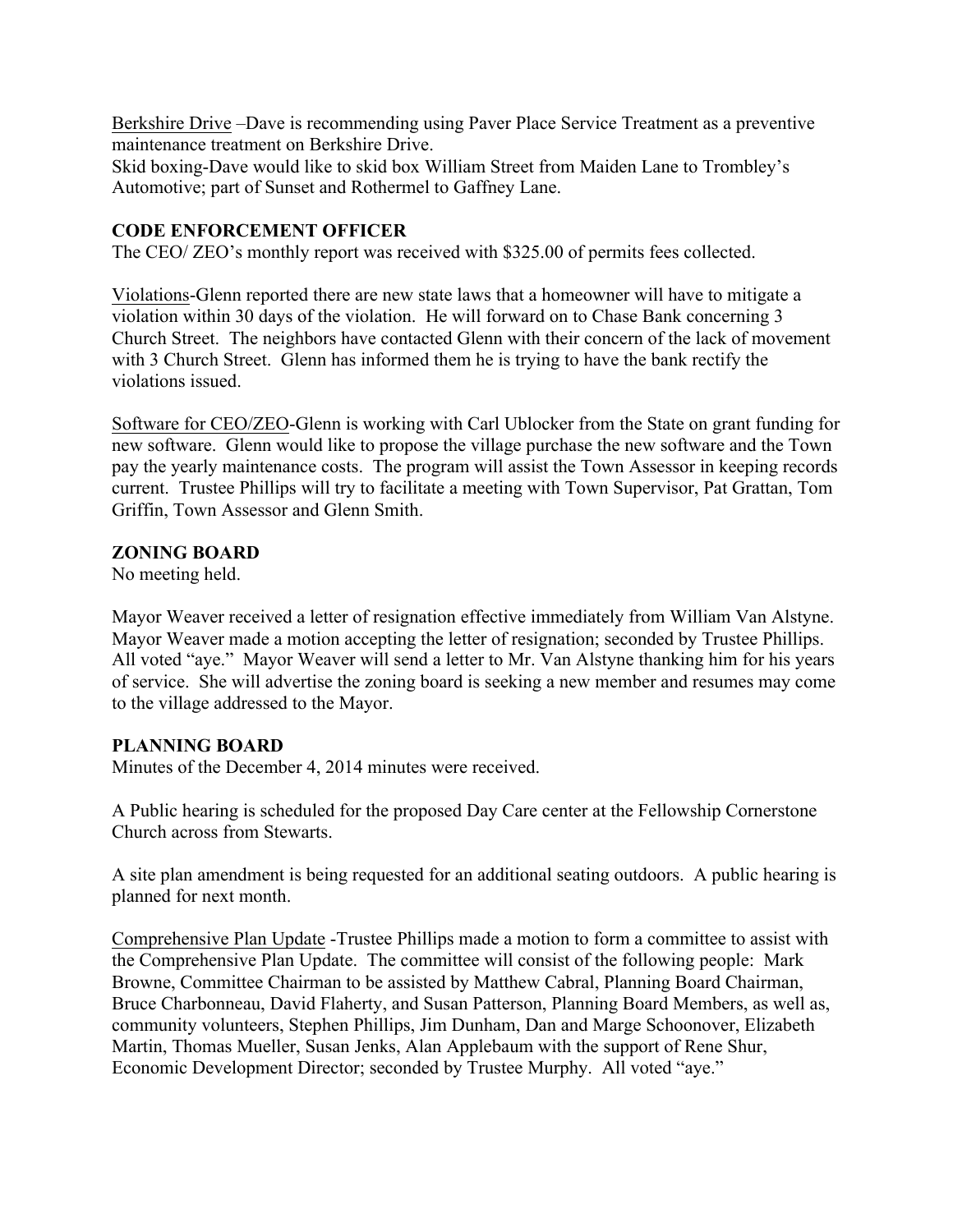Trustee Phillips made a motion to have the Deputy, Mayor Leiser sign a contract with Nan Stolzenburgh to complete the Comprehensive Plan Update with the assistance of the newly formed committee. The contract is not to exceed \$16,000. The village was granted \$8,000 from the Greenway Grant and \$8,000 was placed in the 2015-2016 Village budget; seconded by Trustee Murphy. All voted "aye".

Mark Brown informed the Village Board a car wash is being proposed at the former Val -Kin Restaurant in Valatie. He will attend their Planning Board meeting as he feels we should make them aware of the village's Well Head Protection Area. If needed, a letter from the Village Board or Planning Board can be sent to the Village of Valatie.

## **HISTORIC PRESERVATION COMMISSION**

January 15, 2015 minutes were received.

The commission is making a proposed list of changes to the sign regulations.

The NYS OPRHP Division for Historic Preservation who oversees the Historic Preservation Commission will be conducting and audit on April  $16<sup>th</sup>$  at 1 o'clock.

# **ECONOMIC DEVELOPMENT DIRECTOR**

Spring Home and Garden Day Event April  $18<sup>th</sup>$  –the village square will have food by Pass the Tyme and a welcome tent for the house tours. Trustee Phillips made a motion to close off the one way street for safety concerns on April  $18<sup>th</sup>$ ; seconded by Mayor Weaver. All voted Aye".

Renee is concerned with the traffic and parking for the upcoming event at "The School" on Sunday, May 17, 2015. Trustee Phillips will contact Bernie Kelleher requesting two of the counties digital signs. Jim Dunham will place cones restricting the parking spot nearest the intersection at Church Street and Rothermel to help with site distance.

Food Truck Village-Columbia County Tourism would like to donate \$250.00 of grant money to the village's Economic Development. Trustee Murphy made a motion to accept the donation of behalf of EDC; Seconded by Mayor Weaver. All voted "aye".

## **VILLAGE HALL**

Village Hall Roof-It has been determined the corbels are included in the base bid. Pricing per corbel was given in the bid package if the corbels needed to be replaced. Trustee Murphy will receive a total build and a restoration price from a gentleman he knows up north that does wood working. Mayor Weaver noted in an email received from Marilyn that 4 corbels need to be replaced.

# **PROPOSED TENTATIVE BUDGET FOR THE 2014-2015 FISCAL YEAR**

The proposed annual budget for the 2015-2016 fiscal year is within the State Comptrollers' tax cap regulations of 1.68% to be raised by taxes. The village will raise \$311,115.15 in village taxes with a tax rate of .00217207 per thousand assessed value. Trustee Phillips made a motion to adopt the proposed 2015-2016 budget; seconded by Trustee Murphy. All voted "aye".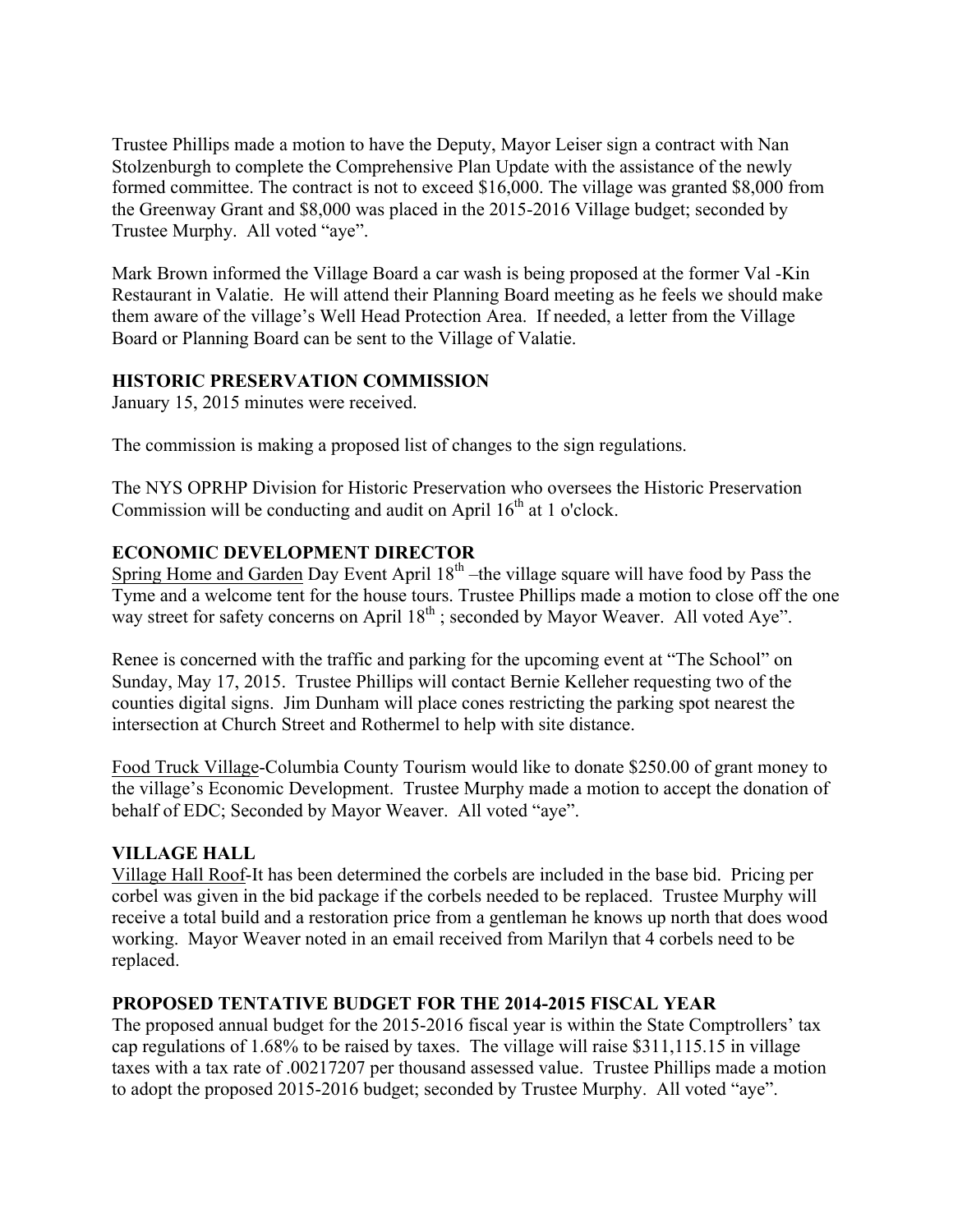## **WASTEWATER COLLECTION PORJECT**

Jim noted several loose ends need to be completed to apply for the close out with DOT and the certification from Clark Engineering. The apartment house on Chatham Street has completed their indoor plumbing allowing the entire building to use the sewer system. He will need to have his septic tank pumped. Casale Construction left stone to fill in his tank. Bill Better's property on Albany Ave needs to complete the indoor plumbing.

### **SIDEWALK LINK PROJECT**

Jim is waiting on Frank Awaka at DOT to close out the DOT work permit.

## **APPLICATIONS**

Mayor Weaver made a motion to approve the applications with the following regulations; seconded by Trustee Murphy. All voted "aye". Mayor Weaver will write a letter to Stuyvesant Memorial Post they may set up on the corner of the bank and the fire hydrant.

a. Friends of Kinderhook memorial Library is requesting to place a sign advertising Book Shop May 2-Oct. 15 Sat am only and Book Sale June 5, 6, 7th two weeks prior to event

b. Carey Alberg is requesting the Village Hall second floor on Sunday, April 19th from 12:30-4 pm

c. N. Columbia Chaos 04 is requesting the Playground Softball & Pavilion June 27th; 9-12 pm

d. Stuyvesant Memorial Post 9593 is requesting to sell Poppy Drive 6/13/15

e. Cynthia Wheeler is requesting the Village Hall 2nd fl on May 2, 9, 16 and 30th from 7:30- 11:30

f. Village EDC is requesting to place a sign from  $4/15-4/18/15$  advertising Spring Home  $\&$ Garden

G. Mark Browne is requesting to use Village Hall for the Comprehensive Plan update meetings on

April 2, 30; May 7, 28; June 4, 25; 6-7 pm & Saturday April 25; May 30; and June 27; 11-12 pm

## **PEDDLER'S PERMIT**

John Ray and Sons is requesting a Peddler's permit to sell home fuel oil. Trustee Phillips made a motion approving the request with the following documents: Certification of employment for each peddler and Certificate of insurance; seconded by Trustee Leiser. All voted "aye".

## **RECREATION COMMISSION**

The village's annual egg hunt was a success in the snow squalls. The Easter Bunny sponsored by the Elks Lodge was moved to the  $2<sup>nd</sup>$  floor of the village hall.

#### **TAXPAYER TIME**

There were no comments from the public.